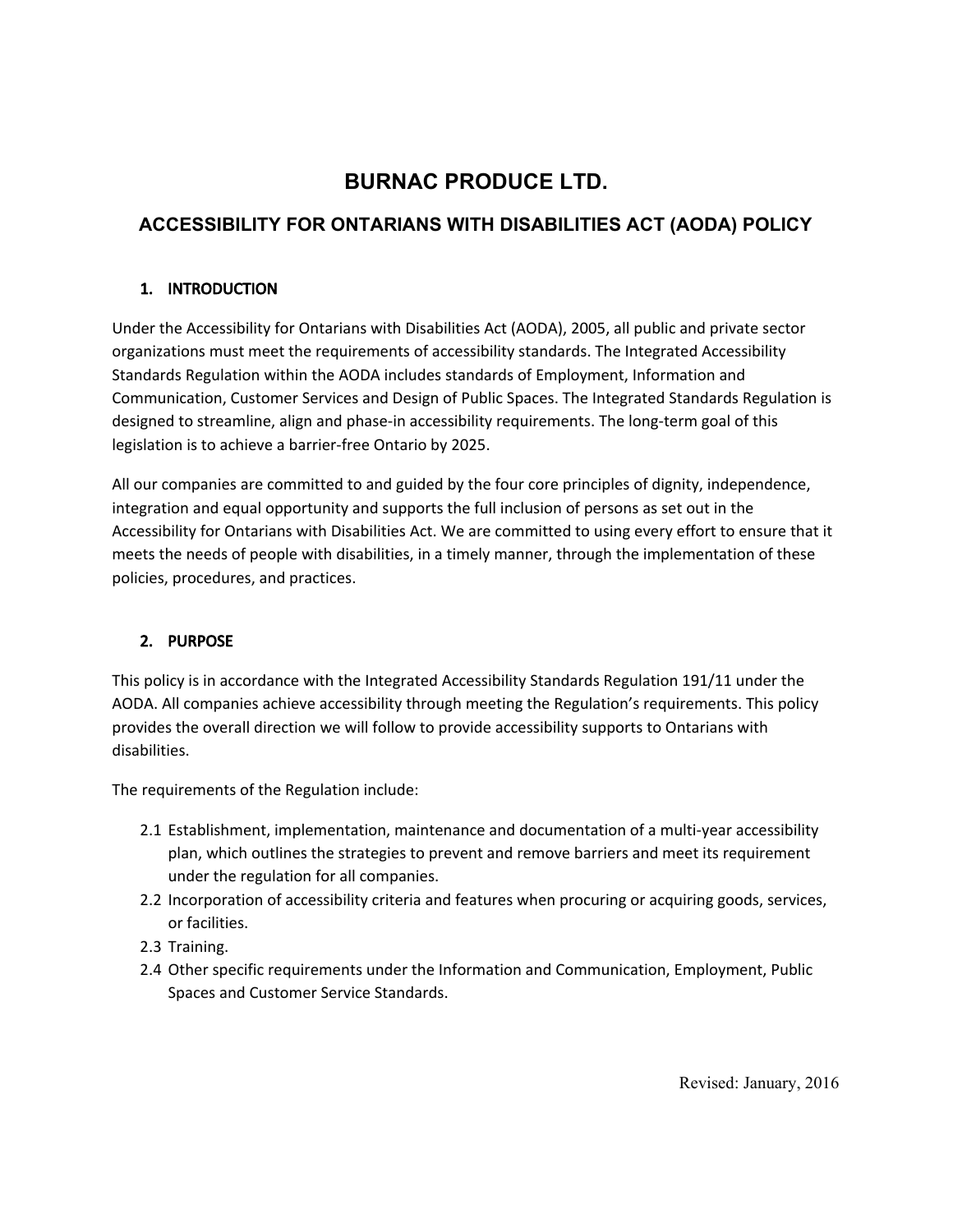# 3. DEFINITIONS

- 3.1 *Accessible Formats:* may include, but are not limited to, large print, recorded audio and electronic formats, Braille and other formats usable by persons with disabilities.
- 3.2 *Accommodation:* individualized assistance, support or other help to assist a person in meeting requirements, employment requirements, or accessing our goods and services, without causing undue hardship for all companies.
- 3.3 *Career Development and Advancement:* providing additional responsibilities within an employee's current position and the movement of an employee from one job to another in an organization that may be higher in pay, provide greater responsibility or be at a higher level in the organization or any combination of them.
- 3.4 *Communication Supports:* may include, but are not limited to, captioning, alternative and augmentative communication supports, plain language, sign language and other supports that facilitate effective communications.
- 3.5 *Communications:* the interaction between two or more persons or entities, or any combination of them, where information is provided, sent or received.
- 3.6 *Conversion Ready:* an electronic or digital format that facilitates conversion into an accessible format.
- 3.7 *Exceptionality:* an area of functioning which is significantly different from the established norms; examples include specific learning disabilities, deafness, ASD. Individuals who have exceptionalities may also be referred to as "exceptional".
- 3.8 *Guide Dog:* a dog trained as a guide for a blind person and having the qualifications prescribed by the regulations.
- 3.9 *IAP:* Individualized accommodation plan.
- 3.10 *Information:* includes data, facts and knowledge that exists in any format, including text, audio, digital or images, and that conveys meaning.
- 3.11 *Internet Website:* a collection of related internal and external web pages, images, videos, or other digital assets that are accessible to the public.
- 3.12 *Mobility Aid:* a device used to facilitate the transport, in a seated posture, of a person with a disability/exceptionality.
- 3.13 *Mobility Assistance Device:* a cane, walker, wheelchair, scooter or similar aid.
- 3.14 *New website:* either an external or internal website with a new domain name or an internal or external website with an existing domain name undergoing a significant revamp.
- 3.15 *Redeployment:* if an employee is reassigned to other departments or jobs within the organizations as an alternative to layoff, when a particular job or department has been eliminated.
- 3.16 *Service Animal:* A service animal is any animal used to assist a person with a disability. That typically means a guide dog for the visually impaired. However, the term applies to any type of animal that can be readily identified as a service animal by indicators such as a vest or harness,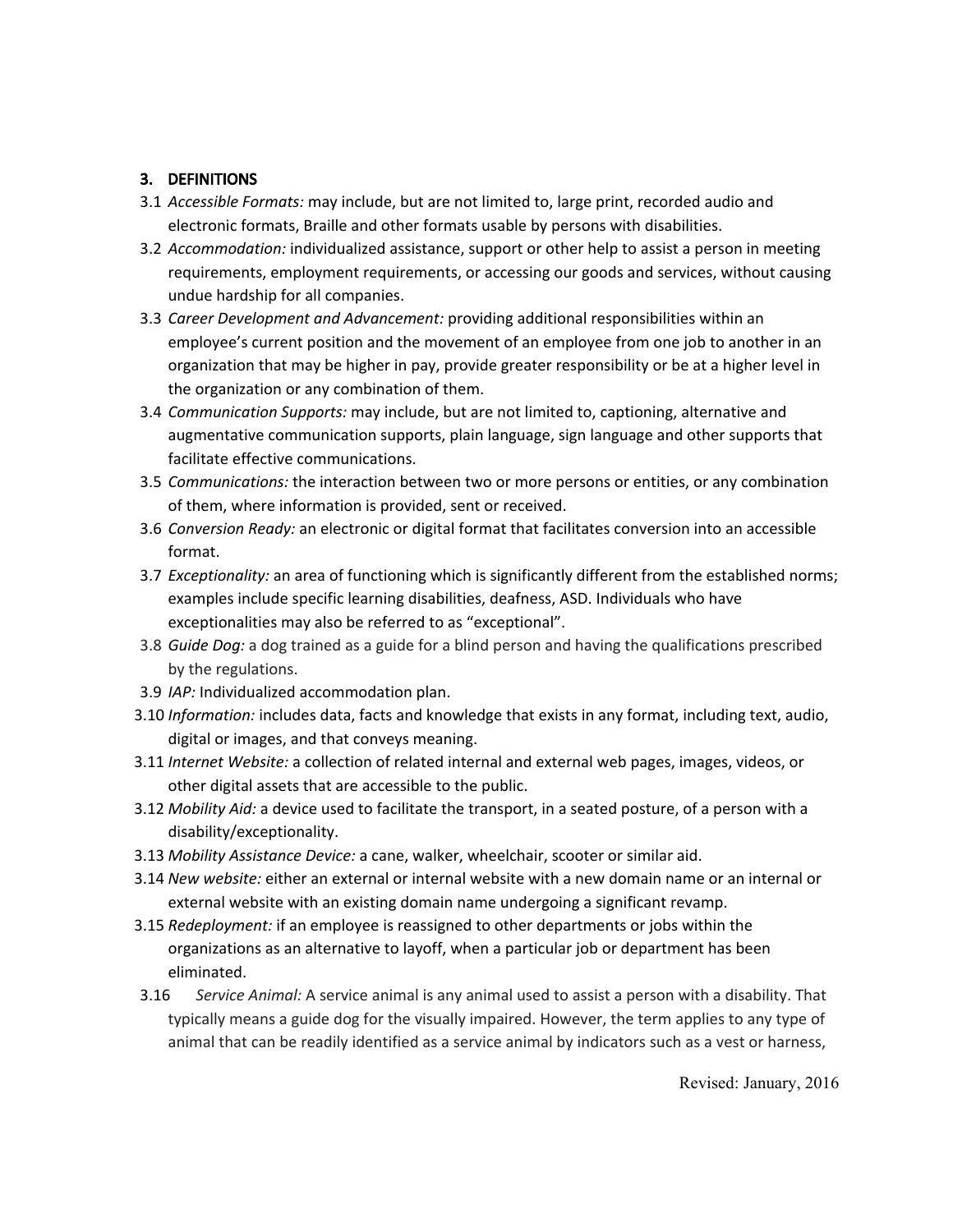or for which the person provides documentation from a regulated health professional confirming that it is required for reasons relating to a disability.

- 3.17 *Support Person:* in relation to a person with a disability, another person who accompanies the person with a disability in order to help with communication, mobility, personal care or medical needs or with access to goods, services, or facilities.
- 3.18 *Unconvertible:* when it is not technically feasible to convert the information or communications because the technology to convert the information or communications is not readily available.
- 3.19 *Web Content Accessibility Guidelines:* The world-wide web consortium recommendation, dated December 2008, entitled "Web Content Accessibility Guidelines (WCAG) 2.0".

# 4. GENERAL REQUIREMENTS

#### 4.1 Multi-year Accessibility Plan

Our Multi-Year Accessibility Plan outlines a phased-in strategy to prevent and remove barriers and addresses the current and future requirements of the AODA. We will review the progress of the plan and update its implementation every five years. We will also post the information on our website and will provide it in alternative formats upon request.

# 4.2 Training

All companies will ensure that training is provided to all full-time, part-time, seasonal and contract employees, as well as all other persons who provide goods, services or facilities on behalf of the organization, on the requirements of the accessibility standards referred to in the regulation and in the Human Rights Code as it pertains to persons with disabilities. Training will be appropriate to the duties of the individuals being trained, and it will be provided as soon as practicable. Training will be provided on an ongoing basis with respect to any changes to this policy or the requirements. All organizations will maintain a record of the dates when training is provided and the number of individuals to whom it was provided.

All companies will prepare a document that describes its training policy, summarizes the content of the training and specifies when the training is to be provided, and on request, give a copy of the document to any person. Companies will also post notices in a conspicuous place indicating that this document is available upon request.

#### 4.3 Emergency Information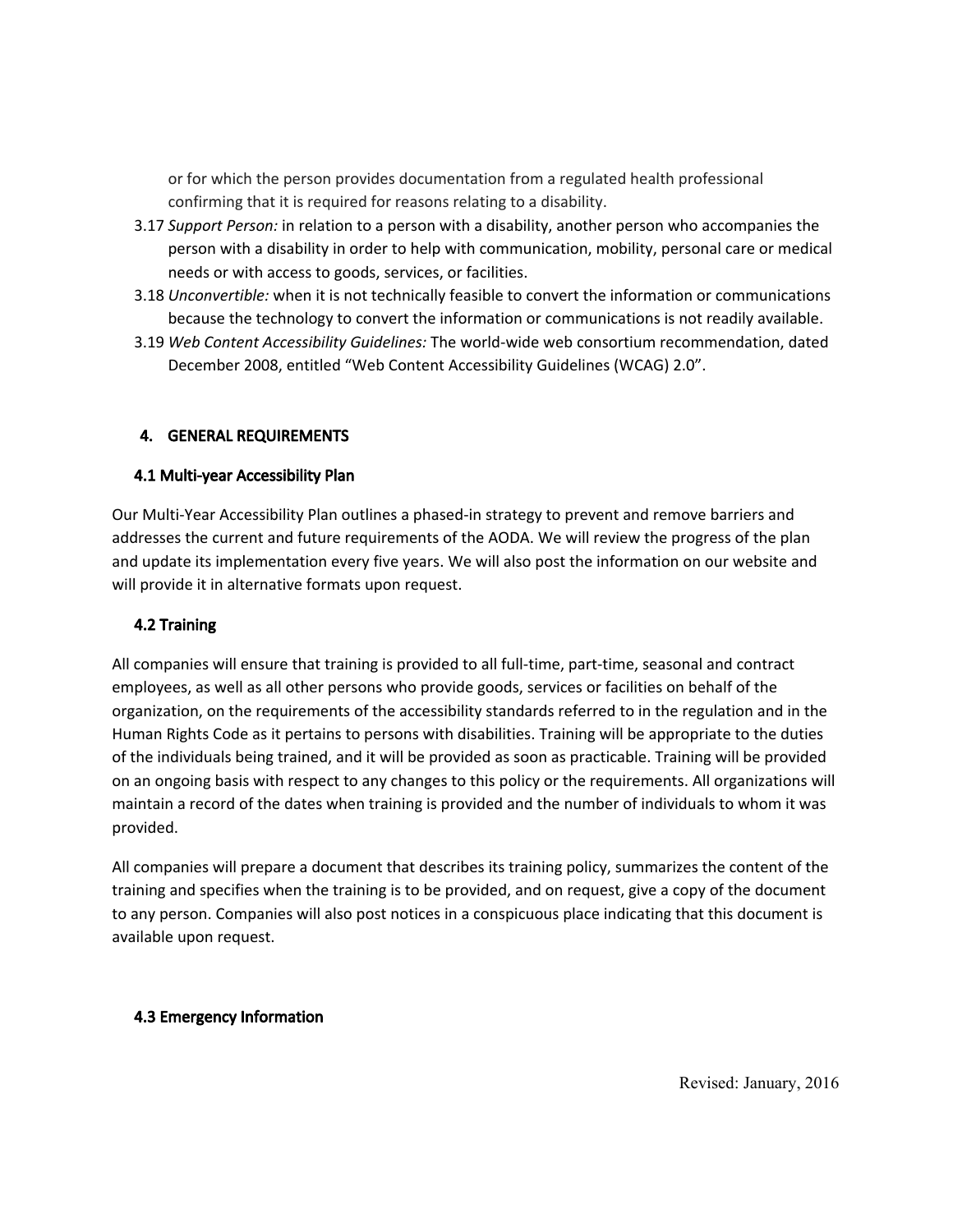All emergency procedures, plans or public safety information that are made available to the public, will be provided in accessible formats or with appropriate communication supports, upon request.

## 4.4 Feedback

Feedback on how the companies' goods and services are provided to people with disabilities is accepted through the following ways (these ways of communication are provided to the public via our websites).

-Email – info@burnacproduce.com

-Company Website

-905-856-9064

The company will make every effort to respond through the same form it received the feedback and will arrange for the provision of accessible formats and communication supports on request.

# 4.5 Accessible Formats and Communication Supports

We will provide persons with disabilities the accessible formats and communication supports that are available upon request. We as the employer are prepared to assist persons with disabilities through specific channels in a timely and reasonable manner. These accessible formats and communication supports will provide or arrange for accessible formats which cost is no more than the regular cost charged to other persons.

We will consult with the person making the request and determine suitability of an accessible format or communication support, as well as, notify the public about the availability of accessible formats and communication supports.

# 4.6 Website Accessibility

All companies will ensure the websites and its web content conform with the World Wide Consortium Web Content Accessibility Guidelines (WCAG) 2.0 initially at Level A and increasingly to Level AA.

Effective January 1, 2014, any new websites or new web content conforms with WCAG 2.0 Level A. By January 1, 2021, all company websites and web content will conform with WCAG 2.0 Level AA.

# 5.0 EMPLOYMENT STANDARD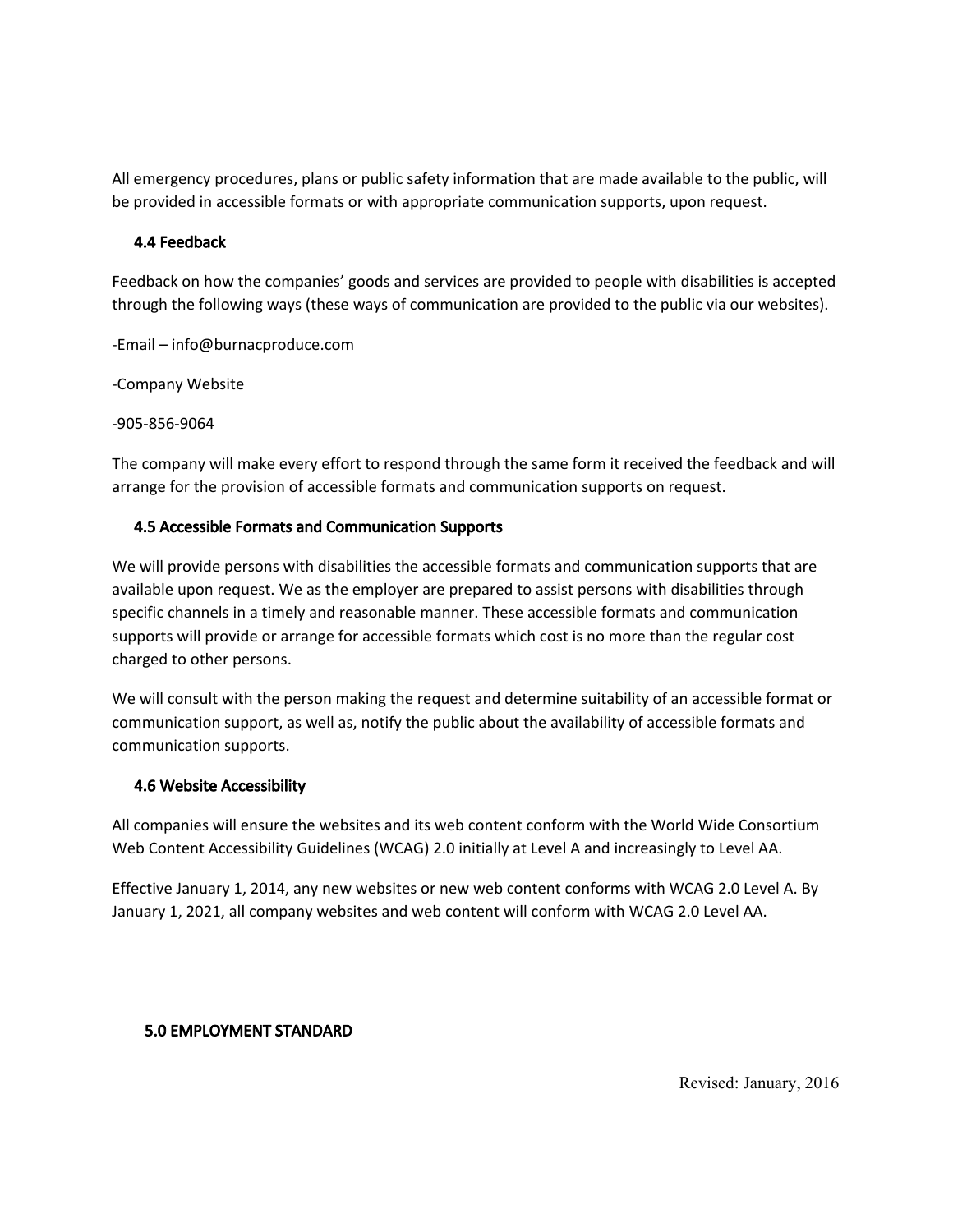The Employment Standard builds upon the existing requirement under the Ontario Human Rights Code in relation to how to accommodate individuals with disabilities and addresses key processes throughout the entire life cycle of a job.

All companies shall use every reasonable effort to ensure that we meet the needs of people with disabilities, in a timely manner, through the implementation of this policy.

# 5.1 Recruitment, Assessment and Selection Process

All companies shall notify employees and the public about the availability of accommodations for job applicants with disabilities:

- During the recruitment process when job applicants are individually selected to participate in an assessment or selection process, and
- If a selected applicant requests an accommodation, the Human Resources department shall consult with the applicant and provide and arrange for provision of suitable accommodations in a manner that takes into account the applicant's accessibility needs due to disability.

# 5.2 Notify Successful Applicants

When offering a job to a successful applicant, all companies shall inform them of our policies on accommodating employees with disabilities. This will be provided verbally, in person, by email, or in an offer letter.

# 5.3 Informing Employees of Supports

All companies shall inform employees of its policies used to support its employees with disabilities, including but not limited to, policies on the provision of job accommodations that take into account an employee's accessibility needs due to disability:

- Provide the information required to new employees as soon as practicable after they begin their employment; and
- Whenever there is a change to existing policies on the provision of job accommodations that take into account an employee's accessibility needs due to a disability.

# 5.4 Accessible Formats and Communication Supports for Employees

In addition and where an employee with a disability requests it, we will consult with the employee to provide or arrange for the provision of accessible formats and communication supports for:

- Information that is needed in order to perform the employee's job,
- Information that is generally available to employees in the workplace, and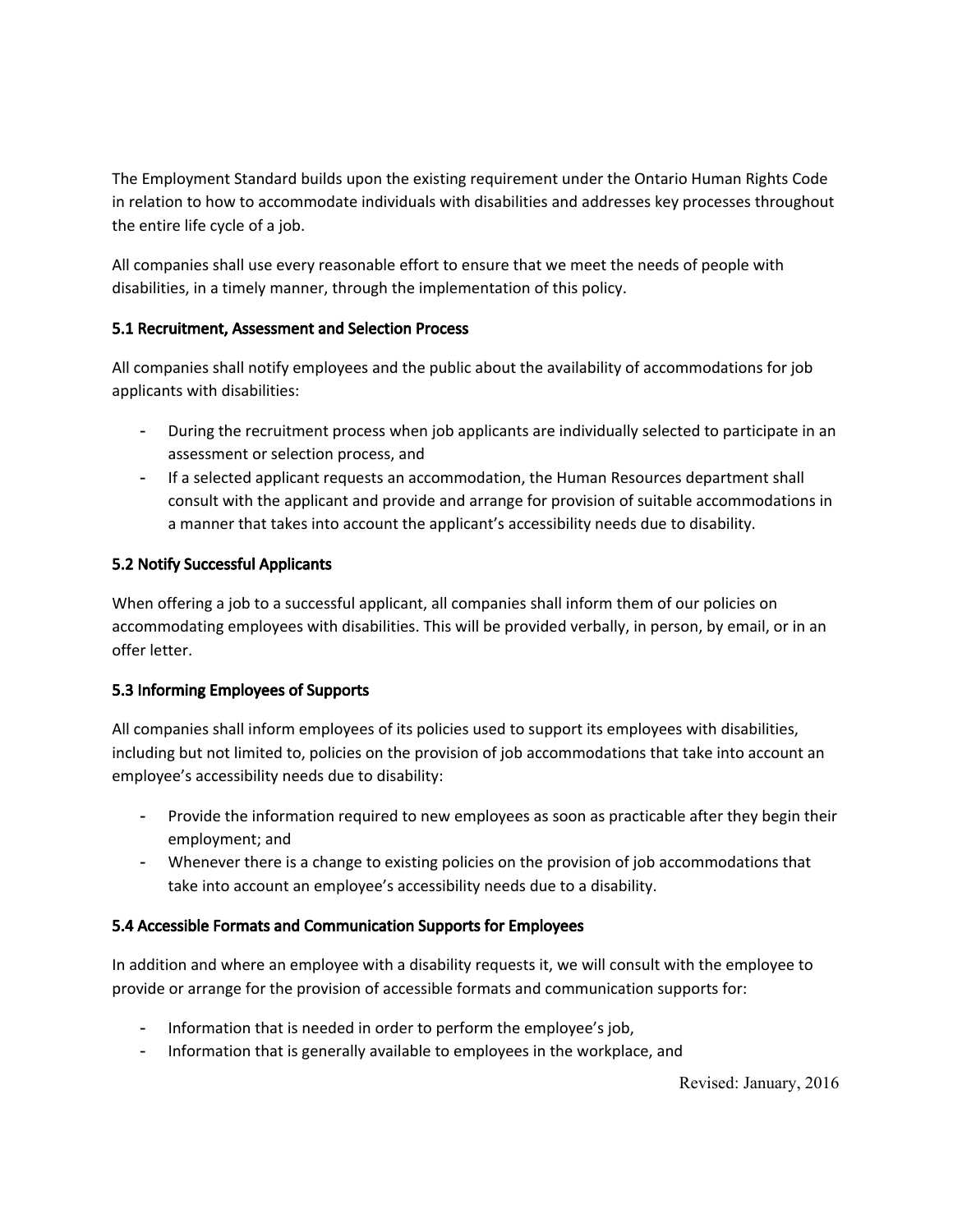- Consult with the employee making the request in determining the suitability of an accessible format or communication support.

# 5.5 Workplace Emergency Response Information

- All companies shall provide an individualized workplace emergency response information to employees who have a disability if the disability is such that the individualized information is necessary and the company is aware of the need for accommodation due to the employee's disability. If the employee who receives individual workplace emergency response information requires assistance, with the employee's consent, we shall provide the workplace emergency information to the person designated by all companies to provide assistance to the employee;
- We shall provide the information required under this section as soon as practicable after becoming aware of the need for accommodation due to the employee's disability; and
- Review the information when the employee moves to a different location in the organization, when overall accommodation needs or plans are reviewed and when all companies review its general emergency response policies.

Form 15.09.07 Employee Safety During Emergencies Questionnaire must be completed if there are any barriers that may impede a person with disabilities' safety during emergencies.

### 5.6 Documented Individual Accommodation Plans

All companies shall have in place a written process for developing a documented individual accommodation plan for employees with a disability.

Process to include:

- The manner in which the employee requesting the accommodation can participate in the development of the plan;
- The means by which the employee is assessed on an individual basis;
- Identification of the accommodation to be provided;
- Timelines for the provision of accommodations;
- The ways an employee can request an evaluation by an outside medical professional, or other professionals (at the employer's expense) to determine if accommodation can be achieved, or how it can be achieved;
- The frequency which the individual accommodation plan should be reviewed or updated determined, and how it should be done;
- The means of providing the accommodation plan in an accessible format, based on the employee's accessibility needs;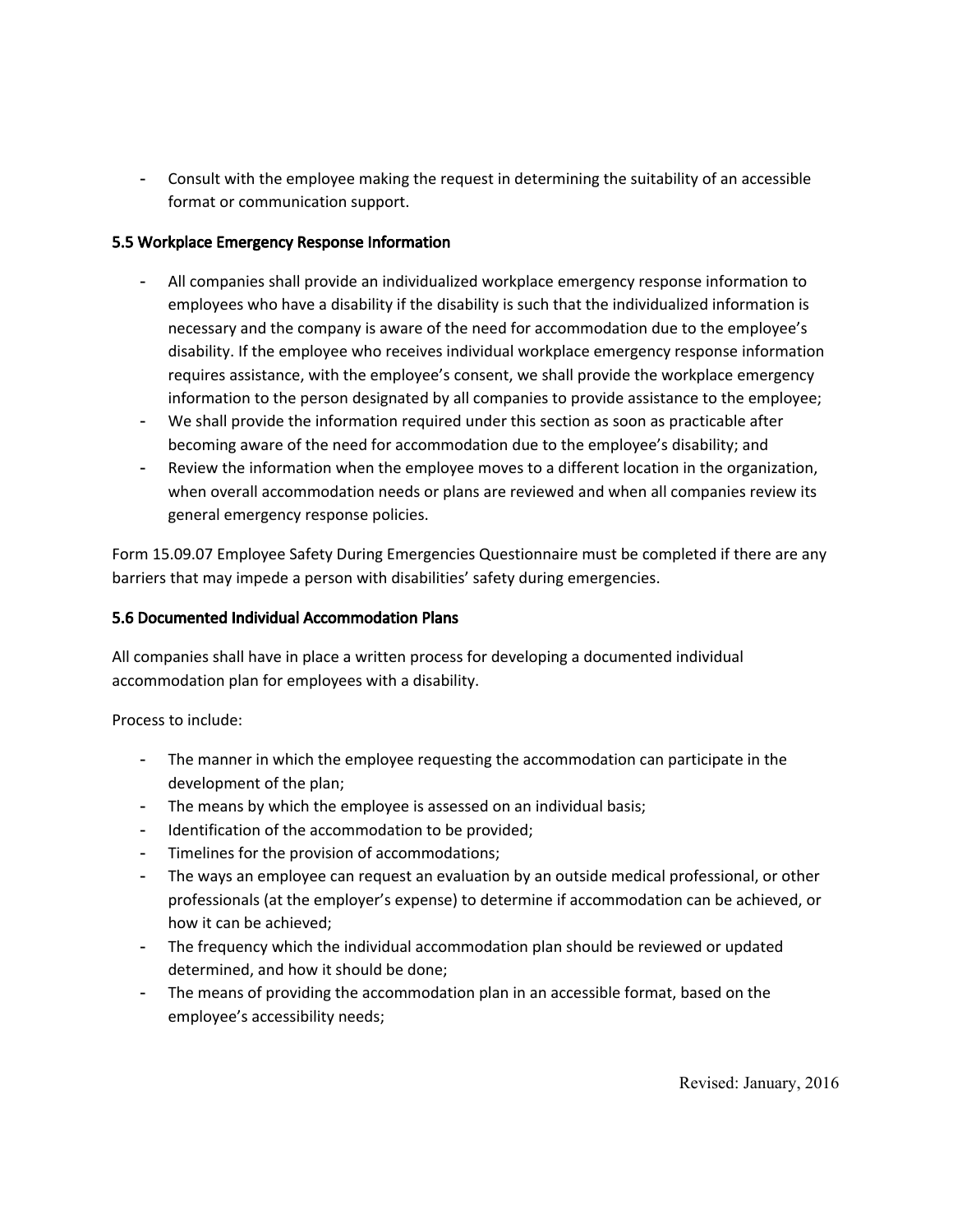- The manner in which the employee can request the participation of a representative from their union representative;
- The steps taken to protect the privacy of the employee's personal information; and
- If an individual accommodation plan is denied, the manner in which the reasons for denial will be provided to the employee.

## 5.7 Return to Work Processes

All companies shall develop and have return to work processes in place for employees who are absent from work due to a disability and require disability-related accommodations, in order to return to work. All companies will document these processes.

The return to work process shall include an outline of the steps of all companies will take to facilitate the employee's return to work and use documented individual accommodation plans.

## 5.8 Performance Management, Career Development, Redeployment and Advancement

All companies will take into account the accessibility needs of employees with disabilities and/or individual accommodation plans of employees when:

- Using talent and performance management processes,
- Providing career development and advancement functions, and
- Using redeployment procedures.

# 6.0 DESIGN OF PUBLIC SPACES STANDARD

All companies shall incorporate accessibility into public spaces that are newly constructed or redeveloped on and after January 1, 2016. We will ensure that existing requirements stated under the Design of Public Spaces Standards (Accessibility Standards for the Built Environment) are followed for recreational trails, outdoor public use eating areas, exterior paths of travel, accessible parking, and service related elements.

If/When developing recreational trails we shall consult with the public and persons with disabilities. All companies shall also provide maintenance and restoration of public spaces, where applicable, by ensuring the multi-year accessibility plan includes procedures for preventative and emergency maintenance of accessible elements in public spaces and procedures for dealing with temporary disruptions when accessible elements required under this section are not in working order.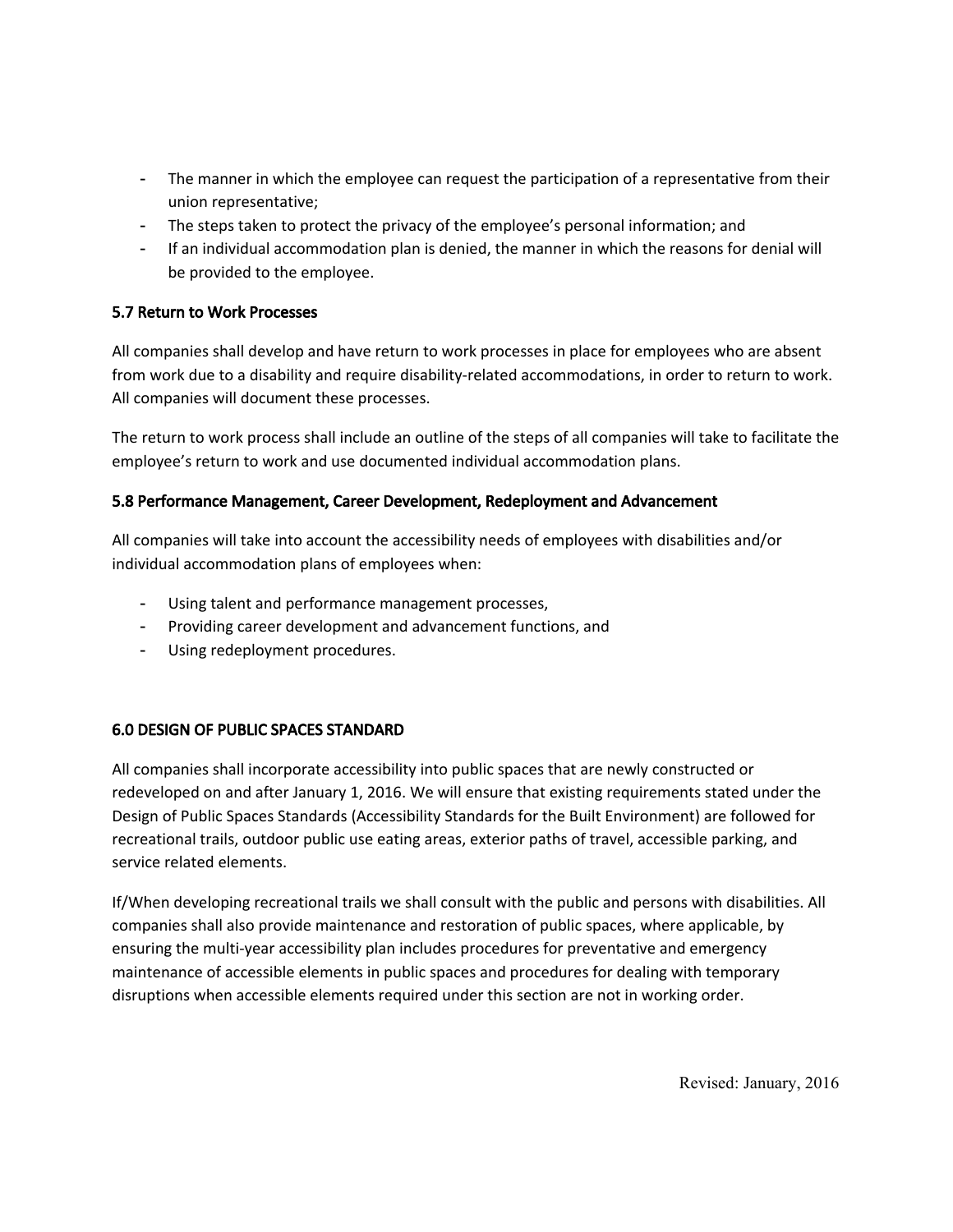All companies shall provide notice to the public when there is a temporary disruption to facilities or services persons with disabilities usually use in order to obtain, use or benefit from a company's goods, services or facilities. Notice will include the reason for the disruption, its anticipated duration and a description of alternative facilities or services, if any, that are available. All companies will post notices in a conspicuous place indicating to the public that information regarding the steps which will be taken in connection with a temporary disruption is available upon request.

# 7.0 INFORMATION AND COMMUNICATION STANDARD

We are committed to providing and receiving information and communications in way that are accessible to people with disabilities.

If/when any company determines that it is not technically feasible to convert the information or communications or the technology to convert the information or communication is not readily available, we will provide the person that requests the information with:

An explanation as to why the information and communications are unconvertible; and,

A summary of the unconvertible information or communications.

# 8.0 ASSISTIVE DEVICES

The use of assistive devices by people with disabilities to access goods, services, and facilities provided by the organization are permitted in all areas that the public have access to.

We are also committed to welcoming people with disabilities who are accompanied by a service animal on the parts of our premises accessible to the public or other third parties.

# **EXCLUSIONS**

\*At our Ontario Food Terminal wholesaler warehouses (Provincial Fruit Co. Limited and Rite Pak Produce Co. Limited), Burnac Produce Ltd., Pro Pak Packaging Ltd., and NRV Distributors, service dogs are not permitted under the Health Protection and Promotion Act and the Food Safety and Quality Act, 2001.

Ontario Regulation 562 under the Health Protection and Promotion Act states that:

*"*…*animals are not allowed in places where food is manufactured, prepared, processed, handled, served, displayed, stored, sold or offered for sale. It does make*